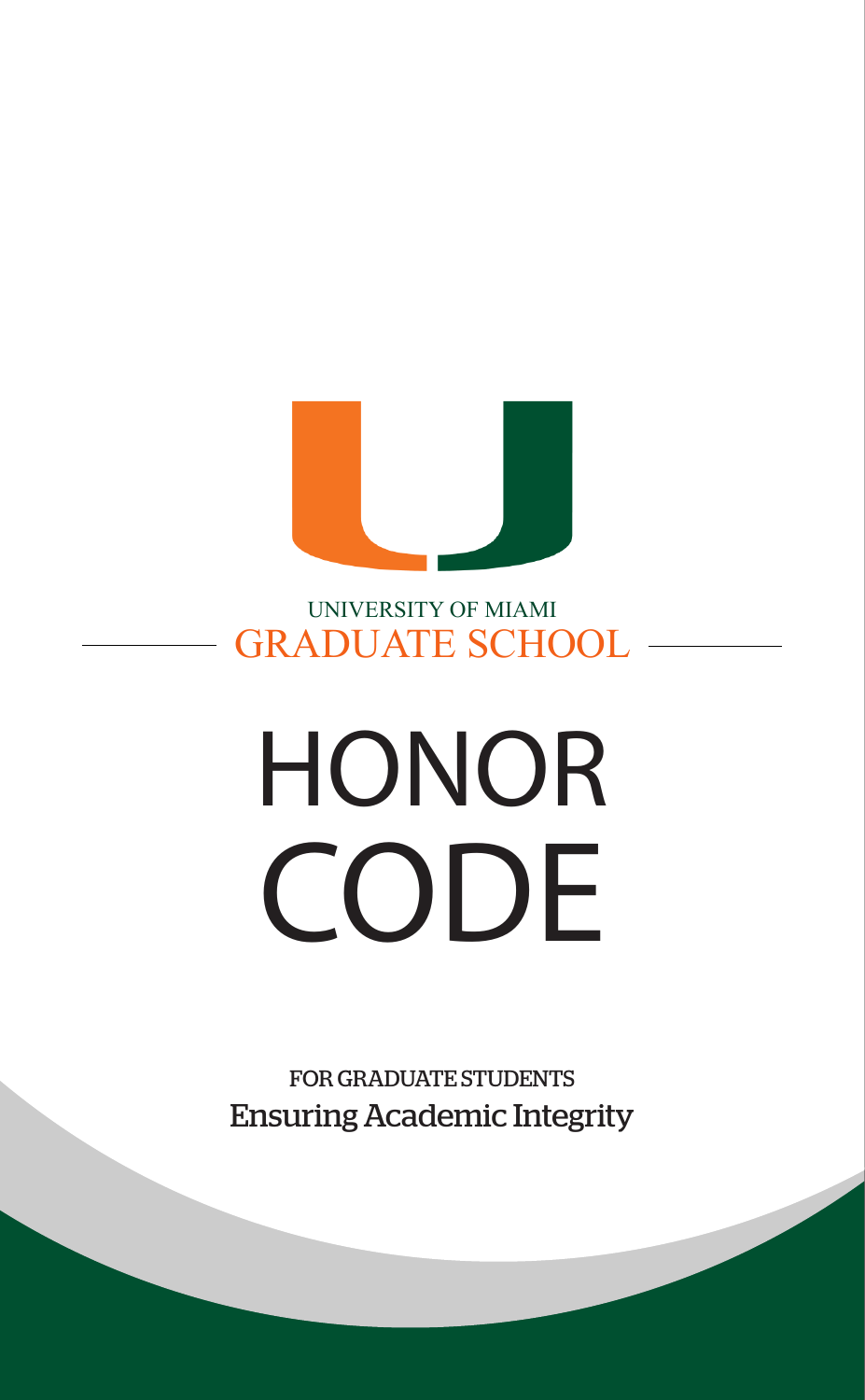# **A Place of Research, A World of Opportunity**

An institution of higher learning must nurture *innovation and integrity* at all levels. The Graduate School takes pride in the vibrant environment at the University of Miami that promotes innovation in academic endeavors, while preserving the highest standards of scholarly integrity. All students are expected to read, understand and uphold the University of Miami Graduate Student Honor Code, which is the ethical blueprint for graduate studies throughout the University.

This booklet outlines the process for the investigation and determination of Honor Code violations. We expect that all students will uphold the highest standards of academic integrity by following the principles described in this booklet. All students share responsibility to maintain the collegiality and integrity of the academic environment by reminding other students of their obligations in the event of potential misconduct. Since it is not possible for one booklet to address all aspects of scholarly ethical conduct, if you have any specific questions, please do not hesitate to contact me at gprado@miami.edu

I urge you to read this booklet. We welcome your enrollment and commitment to the Honor Code as a member of the world-class research community at the University of Miami.

Anthe frack

Guillermo ("Willy") Prado, Ph.D.

Dean of the Graduate School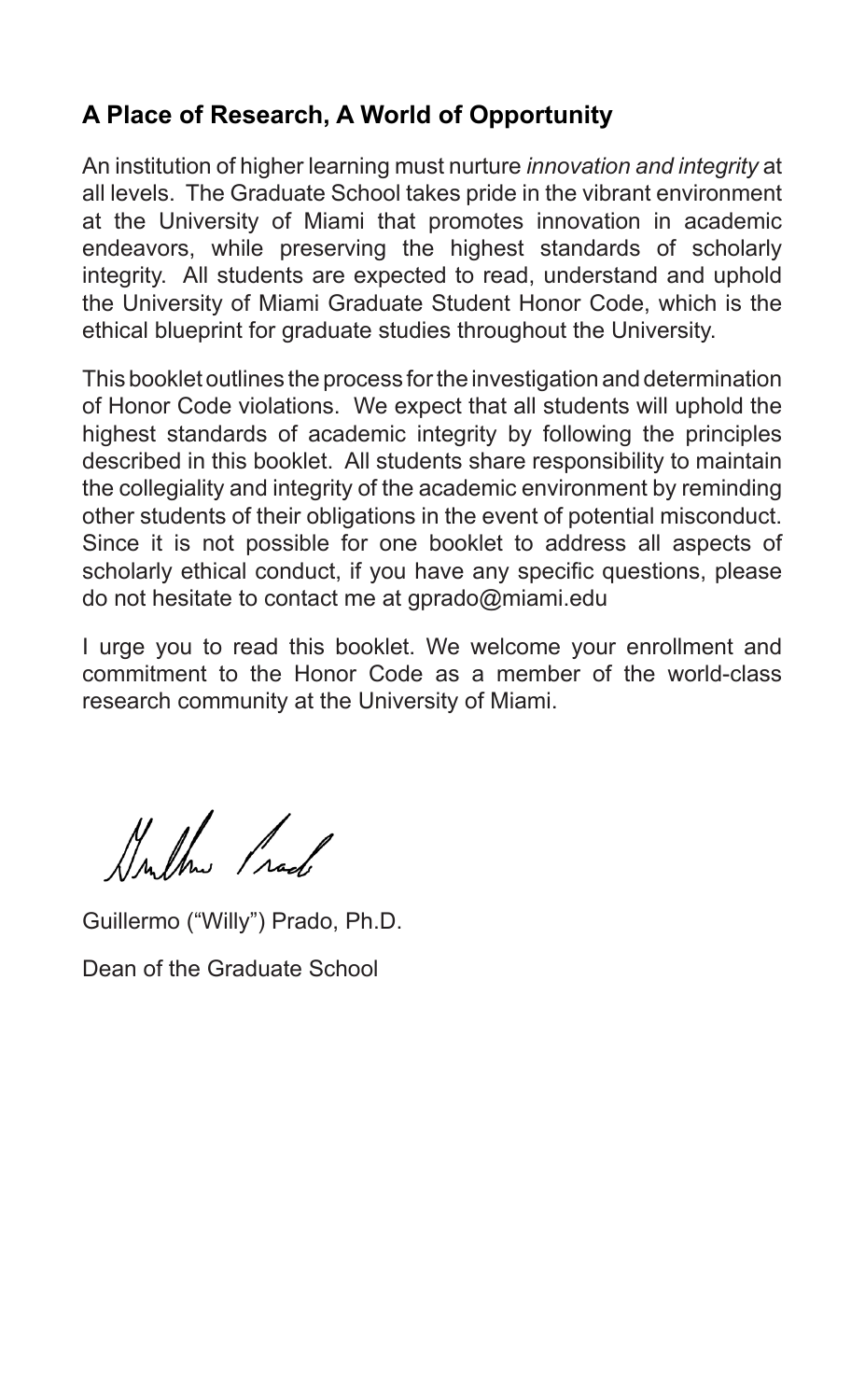# **Table of Contents**

# **PURPOSE**

- TITLE I. DEFINITIONS
- TITLE II. GENERAL PROVISIONS
- TITLE III. VIOLATIONS
- TITLE IV. HONOR COUNCIL
- TITLE V. HEARING PROCEDURES
- TITLE VI. ADMINISTRATIVE HEARING
- TITLE VII. APPEALS
- TITLE VIII. PUBLICATION OF CONVICTION AND PENALTIES AND AMENDMENT PROCEDURES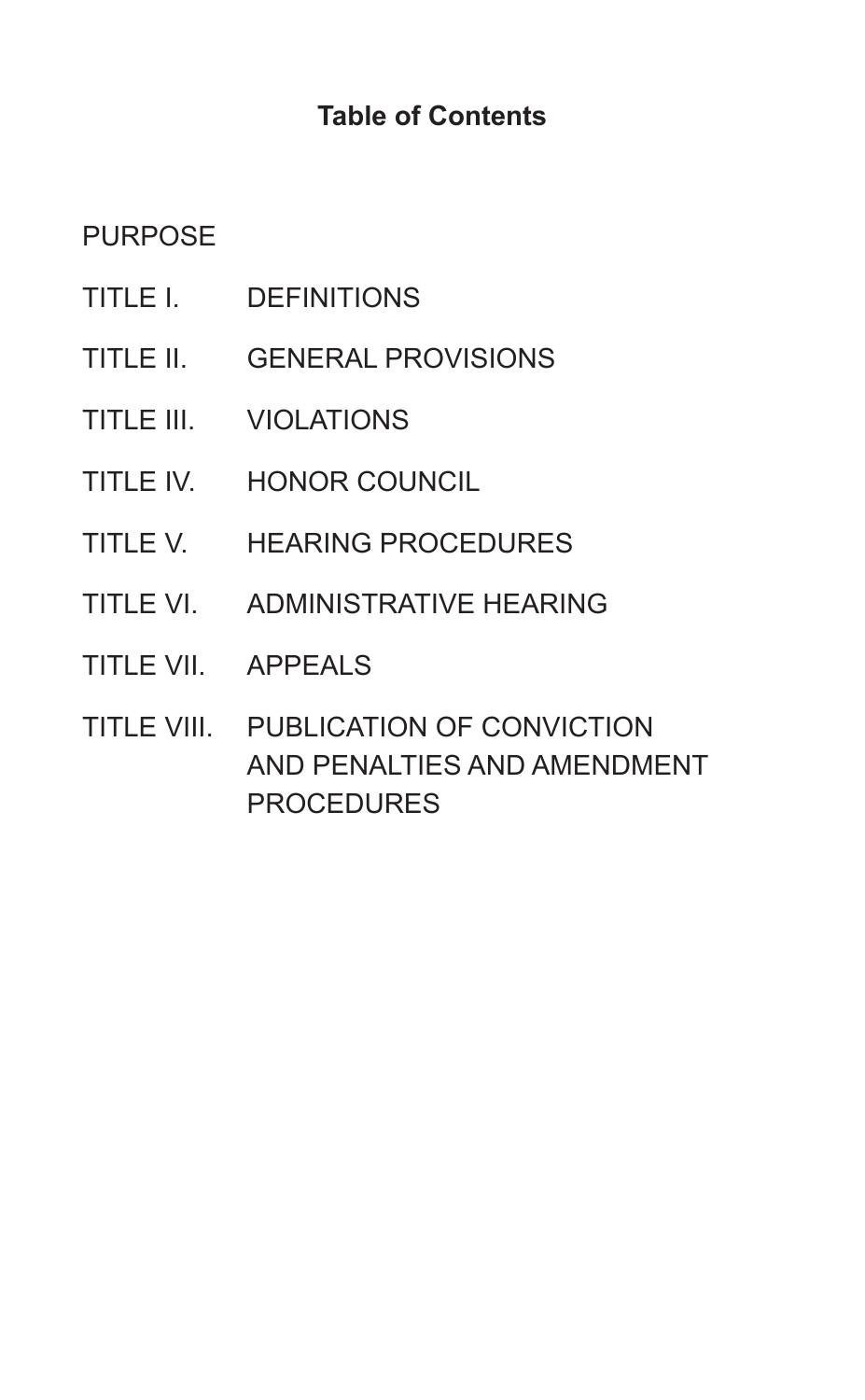#### **Purpose**

In the spring of 2001, at the request of the Graduate Student Body Government, the Graduate Student Honor Code, hereinafter referred to as "Code," was ratified by The Graduate Student Senate, approved by the Graduate Council, the Faculty Senate, and by the President of the University.

University of Miami

This Code is established for the graduate student body to protect the academic integrity of the University of Miami, to encourage consistent ethical behavior among graduate students, and to foster a climate of fair competition. While a student's commitment to honesty and personal integrity is assumed and expected, this Code is intended to provide an added measure of assurance that, in fulfilling the University's requirements, the student will never engage in falsification, plagiarism, or other deception regarding the materials he/she presents. Each student is responsible for completing the academic requirements of each course in the manner indicated by the faculty.

### **TITLE I. DEFINITIONS**

- A. "Accused" refers to a student or students charged with a violation of this Code.
- B. "Chair" refers to the Hearing Panel Chair.
- C. "Code" refers to the Graduate Student Honor Code.
- D. "Council" refers to the Graduate Student Honor Council.
- E. "Day(s)" refers to University working days only.
- F. "GSA" refers to the Graduate Student Association.
- G. "Panel" refers to the Panel selected to hear a complaint.
- H. "Secretary" refers to the Honor Council Secretary or designee.
- I. "Student" refers to any full-time or part-time University of Miami graduate student who is not enrolled either in the School of Law or in the MD program. Students who are dual enrolled are subject to the Graduate Student Honor Code while attending non-law and/or non-MD courses.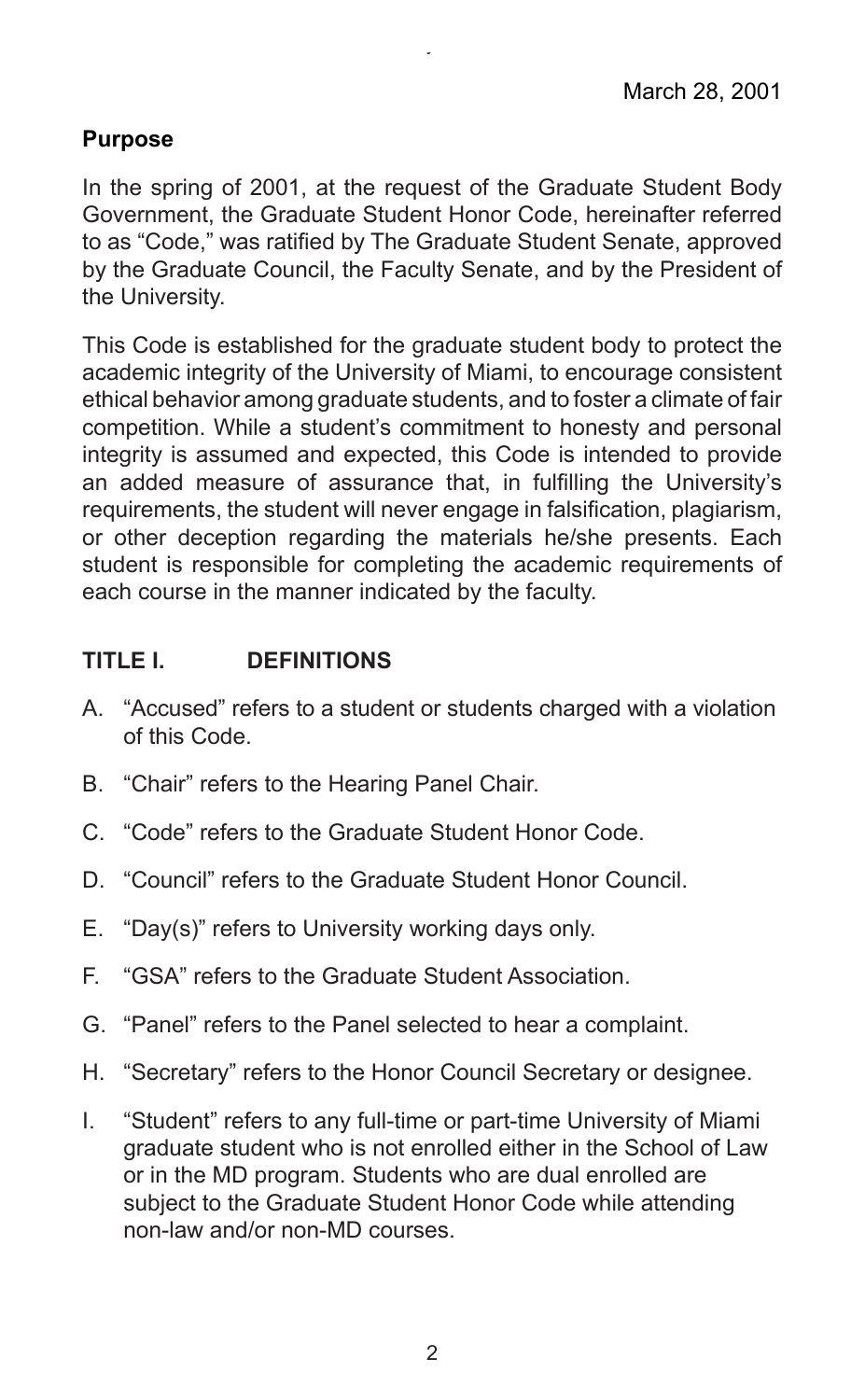## **TITLE II. GENERAL PROVISIONS**

A. Responsibility of the University Community

All graduate students are responsible for reading, understanding, and upholding this Code. Students are expected to warn fellow students who do not appear to be observing proper ethical standards and to report violations of this Code. To fulfill the responsibilities of membership in the University community, faculty, students, and all other members of the community should report violations of this Code.

B. Jurisdiction

This Code shall apply to all graduate students as defined herein throughout their enrollment and up to five years after graduation or date of last attendance. This Code does not apply to graduate students to the extent they are subject to codes and procedures adopted by a particular school or department.

C. Choice of Procedure

Students charged with violations of the Code may choose to have their matter heard by a panel of members selected from the Council or by administrative hearing.

- D. Faculty Role
	- 1. This Code preserves the prerogatives of the University and its faculty. Nothing in this Code shall interfere with the faculty member's right to assign grades. Faculty members shall be informed of the final outcome of any Council proceedings relating to work for which they are responsible.
	- 2. During a pending proceeding, faculty members are encouraged to provide documents relevant to the proceedings. The faculty are encouraged to cooperate fully in the implementation of this Code. The faculty member responsible for the course or other academic activity to which the charge relates may, and is encouraged to, file a statement, and provide any documentation, list of witnesses, or other information deemed relevant to the alleged offense. The faculty member shall present this information in writing to the Secretary.
- E. Whenever a holder of a particular office or title is authorized to make appointments under this Code, they may delegate that authority to a designee.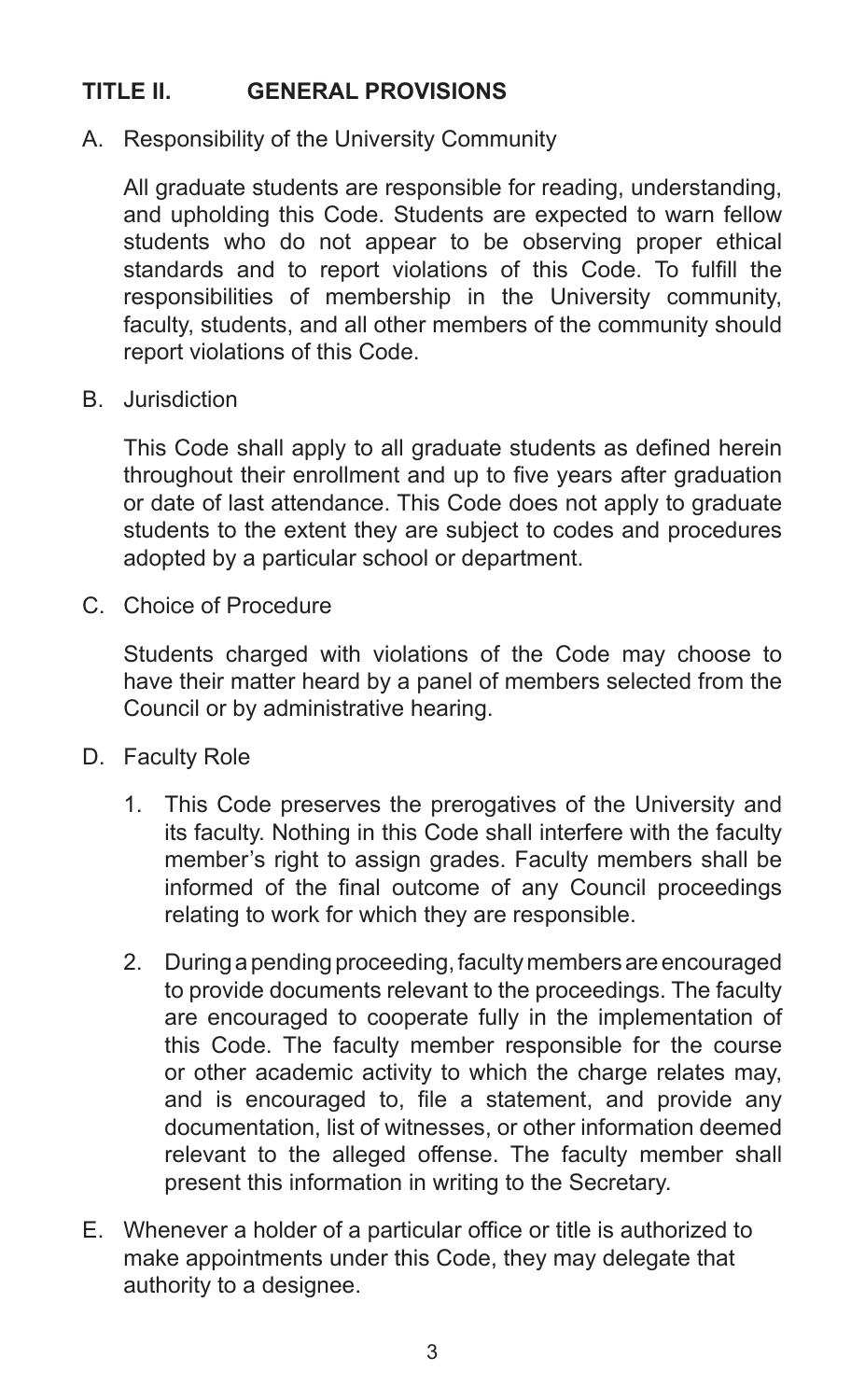## **TITLE III. VIOLATIONS**

A. Policy Statement

All forms of academic dishonesty are prohibited, whether related to a written or oral examination, a thesis, term paper, mode of creative expression, computer-based work, or other academic undertaking. Academic dishonesty includes attempting or agreeing to commit to any of the violations listed below and/or assisting another student to commit any such violation. In determining what constitutes academic dishonesty, a student should be guided by the purposes of this Code, common sense, and information provided by the faculty member.

- B. Violations
	- 1. Cheating − An act intended to deceive. Cheating includes all actions, devices, and deceptions used in an attempt to cheat. Examples include, copying answers from another student's exam, using a cheat sheet, and getting aid or assistance from another person with respect to academic assignments.
	- 2. Plagiarism − Representing the words or ideas of someone else as one's own. Examples include failing to cite direct quotes properly and failing to give credit for someone else's ideas or materials.
	- 3. Misrepresentation − Lying to or otherwise deceiving a member of the faculty, staff, or administration for personal benefit, the benefit of another, to enhance one's grade, or to meet other academic requirements.
	- 4. Collusion − Working together on an academic undertaking for which a student is individually responsible. Examples include sharing information on lab projects when the projects are to be done individually.
	- 5. Falsification of Data or Records − Tampering with, manipulating, or otherwise deceptively altering research or University information. It can apply to inappropriate manipulation of equipment. Data or records subject to this rule include documents, reports, and records that do not accurately represent the work performed.
	- 6. Fabrication − Making up research results or other University information.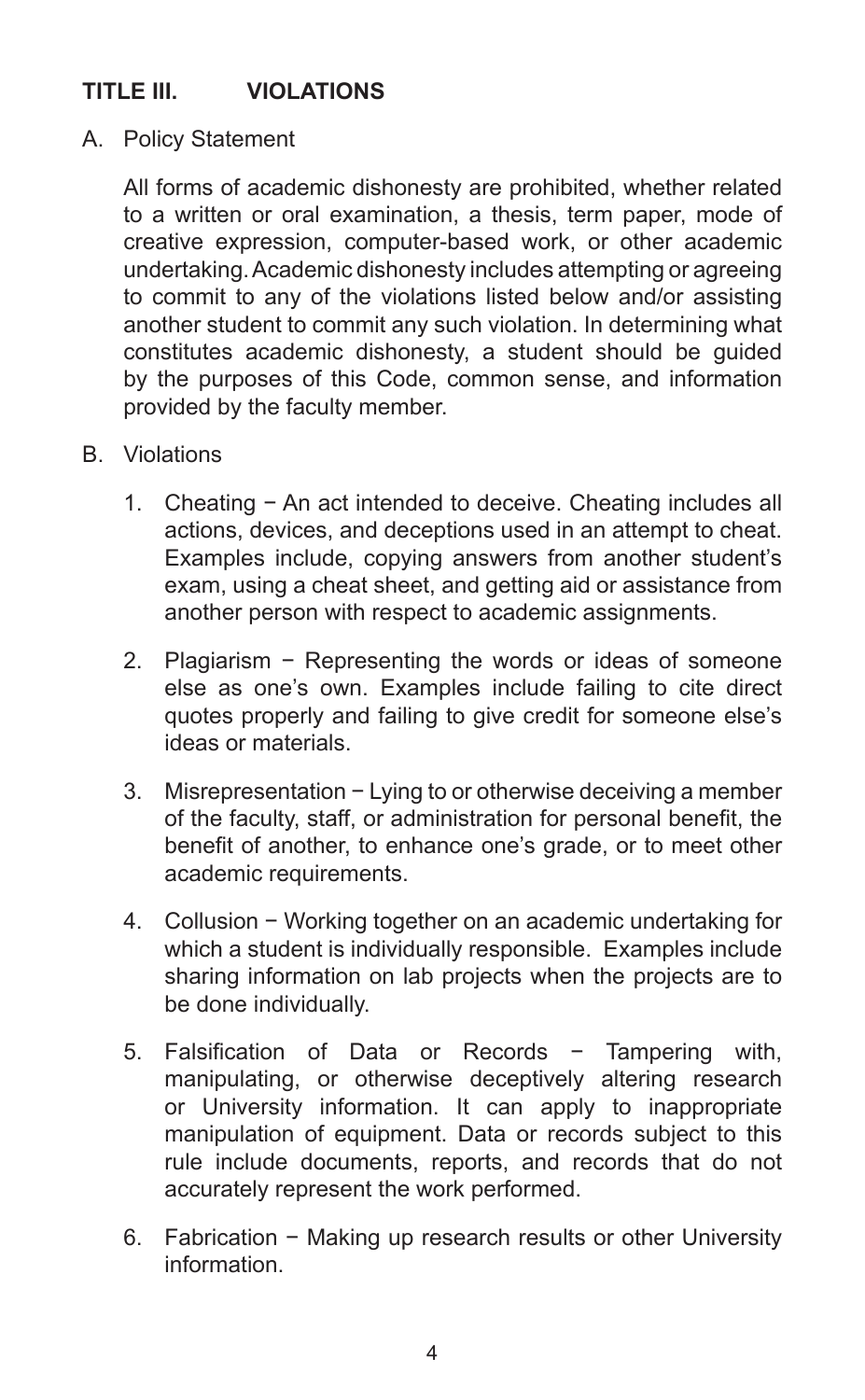- 7. Disruption of Council Procedures − Examples include, failing to appear without good cause when requested by the Council, failing to keep information about cases confidential, supplying false information to the Council, accusing a student of a violation of this Code in bad faith and any attempt to compromise, threaten, or intimidate any individual associated with a Council proceeding.
- 8. Unauthorized or Inappropriate Use of University Computing Facilities − Unauthorized or inappropriate use of University computing facilities are those as stated explicitly in Information Technology Policy Number: AO46.

## **TITLE IV. HONOR COUNCIL**

A. General

The Council's purpose is to hear alleged cases of violations of this Code, to determine the facts of a given case, and, upon finding a violation of this Code, to assess the appropriate penalties. The Selection and Appeals Committee will interview and select the members who will serve.

- B. Members
	- 1. The Council shall be comprised of twelve members consisting of six students and six faculty. The faculty members shall be selected by the Dean of the Graduate School in consultation with the Graduate Council. The student members shall be selected by the Vice President for Student Affairs in consultation with the President of GSA. The President of the GSA will be responsible for the recruitment of the pool of student applicants to serve on the Council.
	- 2. Of the twelve members, two faculty members and two student representatives will be selected from each of the Coral Gables Campus, the Marine Campus, and the Medical Campus. Each of these twelve members will serve a one-year term. The Council derives its authority from the University.
- C. Business Meetings
	- 1. The Secretary shall call business meetings of the Council.
	- 2. A quorum of the Council for the purpose of transacting affairs is seven of the active members, including at least two faculty members and at least two student members.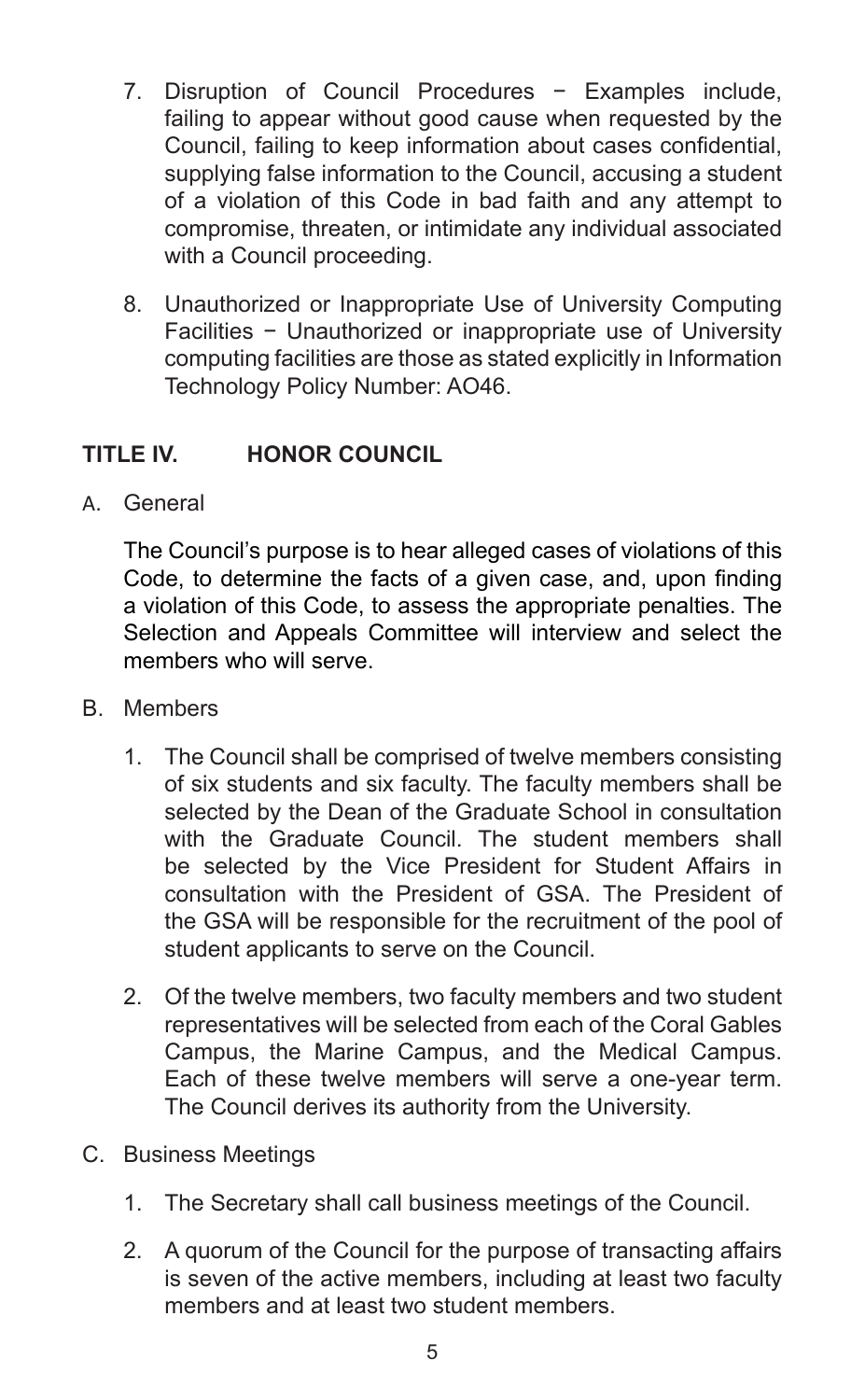- D. Vacancies and Removal of Members
	- 1. Vacancies on the Council will be filled in the same manner as original selection.
	- 2. Members of the Council may be removed by the Selection and Appeals Committee on its own motion, or upon recommendation of the Secretary for failure to attend meetings or hearing, or for other good cause.
- E. Secretary
	- 1. The Dean of the Graduate School and the Vice President for Student Affairs shall appoint a Secretary to the Council who will be the Dean of Students or a graduate faculty member.
	- 2. The Secretary shall draft charges, keep orderly records of all proceedings, provide such advice as may be sought by the Council, and perform other duties specified in this Code.

## **TITLE V. HEARING PROCEDURES**

A. Policy Statement

Council hearings are not modeled after a court of law and are not required to follow legal rules of procedure or evidence. Neither prosecuting nor defense attorneys shall be permitted to be present at hearings.

- B. Complaint
	- 1. Upon observing or discovering an alleged violation of this Code, a student, faculty member, or other member of the University community may submit a written complaint to the Secretary of the Council. The complaint shall include a statement of:
		- a) The name of the accused, if known,
		- b) the facts underlying the alleged violation,
		- c) the names of any witnesses, and
		- d) such other factual information or documentation as may be useful in determining the truth of the complaint.
	- 2. Complainants should refrain from including their opinions or information not relevant to the alleged violation.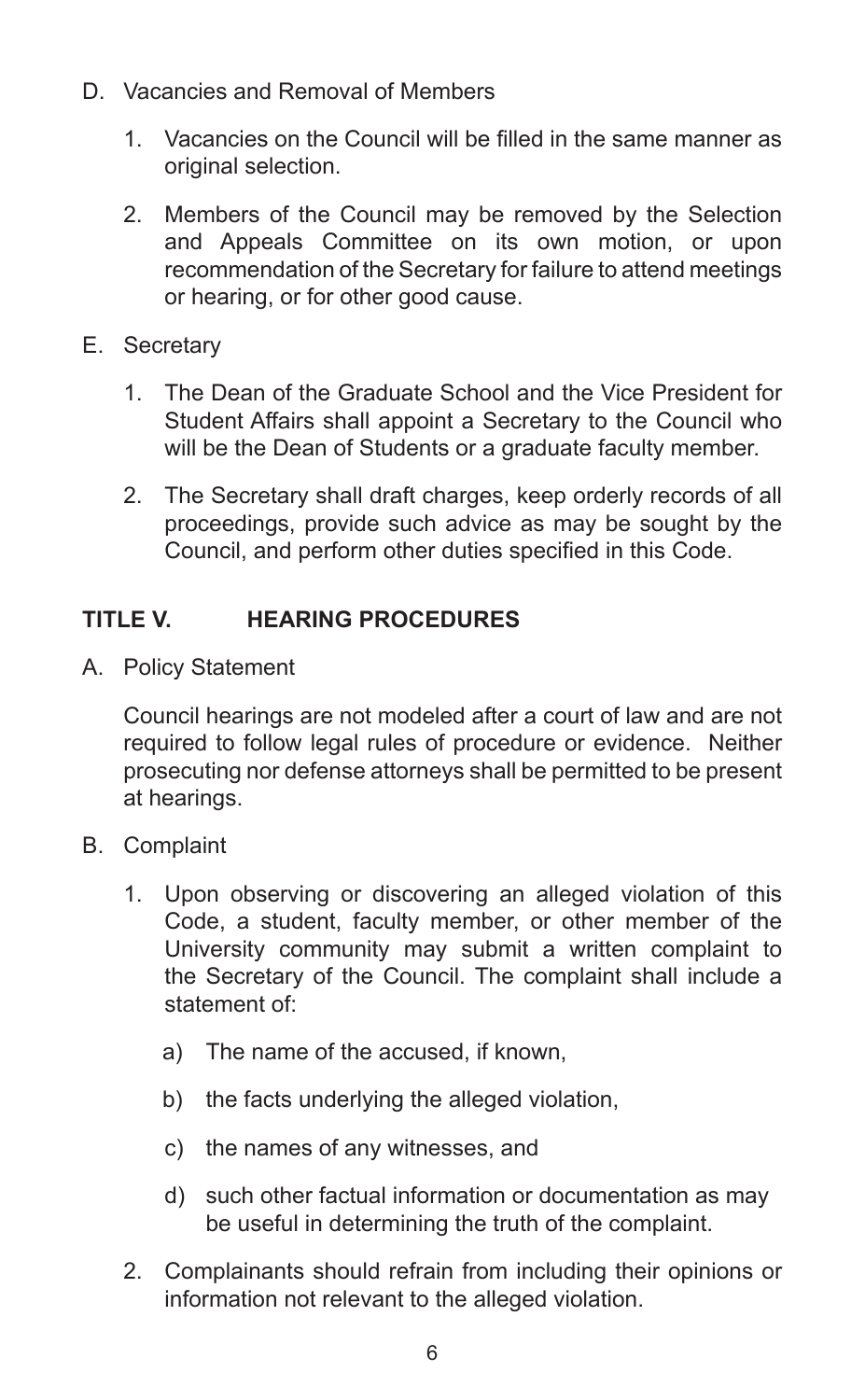- C. Panel Selection and Regulations
	- 1. Upon receipt of a complaint, the Secretary shall draft a charge that includes a brief description of the alleged violation.
	- 2. Six members shall serve on a Hearing Panel.
		- a) Two members of the Panel shall be Council member students selected by the Secretary. One must be from the campus from which the complaint was received.
		- b) Four members of the Panel shall be Graduate Faculty members selected by the Dean of the Graduate School. At least three of these four members shall be chosen from the Council members.
		- c) One of the four Graduate Faculty members on the Panel shall be a knowledgeable member of the relevant professional community who can provide expertise in the academic area that will be the subject of the hearing.
		- d) One of the four Graduate Faculty members on the Panel shall be from the campus from which the complaint was received.
		- e) The Secretary shall designate one member of the Panel as Chair. The Chair will be non-voting.
	- 3. Upon receipt of the notice, Panel members shall recuse themselves if they are aware of any personal bias or conflict of interest that may affect their judgment or if they are enrolled in the course section or other academic activity to which the complaint relates. If a Panel member is challenged on this basis, a majority of the Panel, excluding the challenged member, may remove that member for cause.
- D. Charge
	- 1. Following receipt of the complaint and designation of the Panel, the Secretary shall serve the accused with a charge document, a notice of the rights of the accused, the names of the Panel members, and the hearing date, time, and location.
	- 2. The accused shall not be given the name of a student witness or of a student complainant prior to the hearing.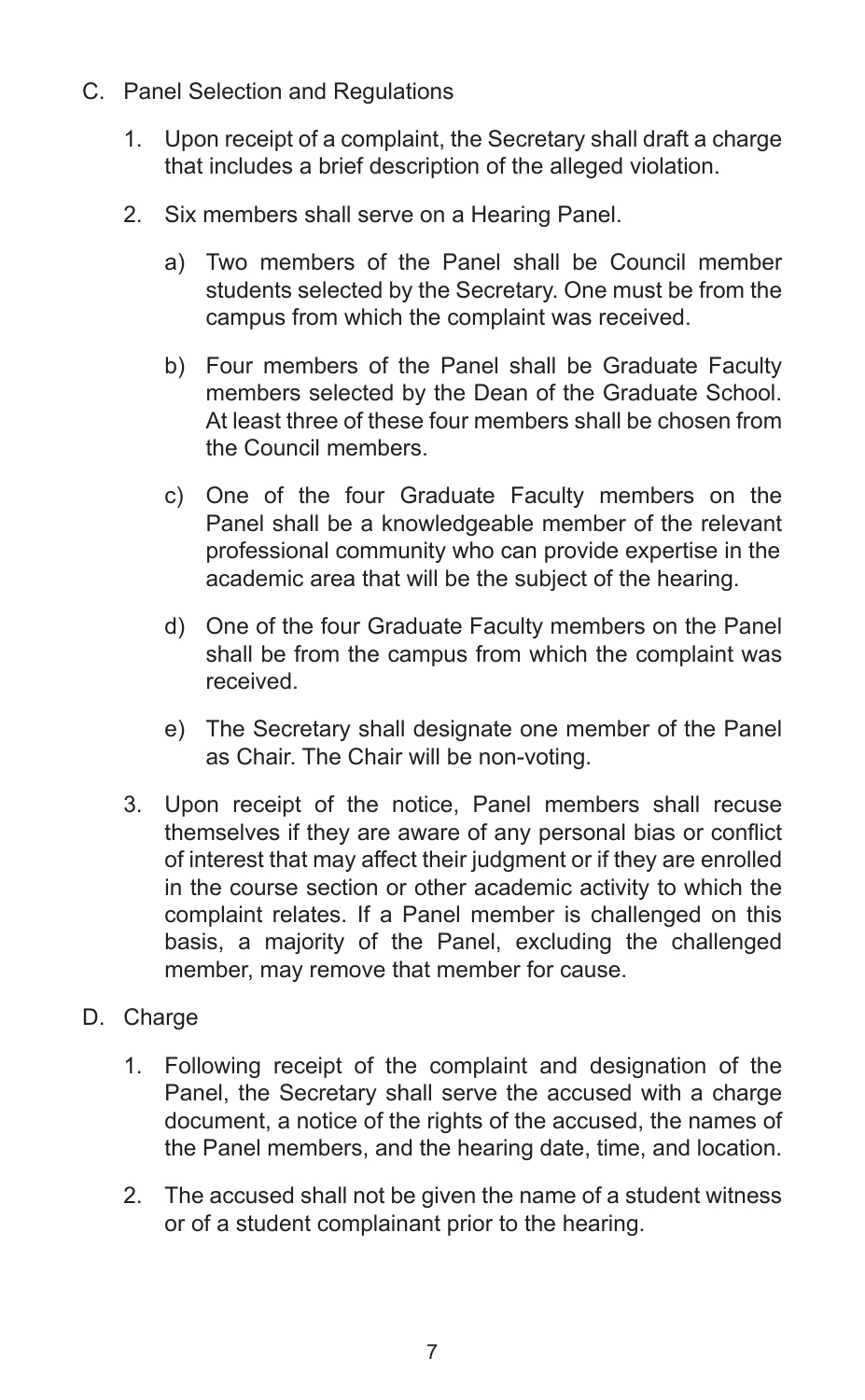3. Service to the accused shall be by hand delivery or certified mail to the last local address the student provided the University.

University of Miami

- 4. The Secretary shall provide a copy of the charge to the complainant.
- 5. Within one day of the receipt of the names of the Panel members, the accused may challenge any member by submitting to the Secretary a written statement specifying why the Panel member should not serve. The Secretary shall determine if just cause exists to remove the Panel member and shall notify the accused of new Panel members. The accused, following the same procedures, has the right to object to any new Panel member.
- 6. Within one day of the receipt of the charge, the accused may request a change of the hearing date, time, or location by providing the Secretary with a written request specifying the reasons. The Secretary shall determine if the request provides a valid reason to alter the date, time, or location of the hearing and shall notify the accused, witnesses, and Panel members of any change in date, time, or location.
- 7. If a student is charged with a violation of this Code less than two weeks prior to the student's graduation, the Secretary shall make every reasonable effort to conclude the procedures under this Code prior to the student's graduation. If the procedures are not completed prior to graduation, the University reserves the right to delay graduation until the case is fully adjudicated.
- E. Investigation

An administrative staff member of the Office of the Dean of Students shall investigate the complaint and present the results of that investigation to the Panel. The investigator should interview the accused, the complainant, the faculty member, if any, responsible for the course or other activity to which the complaint relates, and any other possible witnesses. The investigator should also review all documentary evidence available, including any statements from the faculty member, and make appropriate additional inquiries.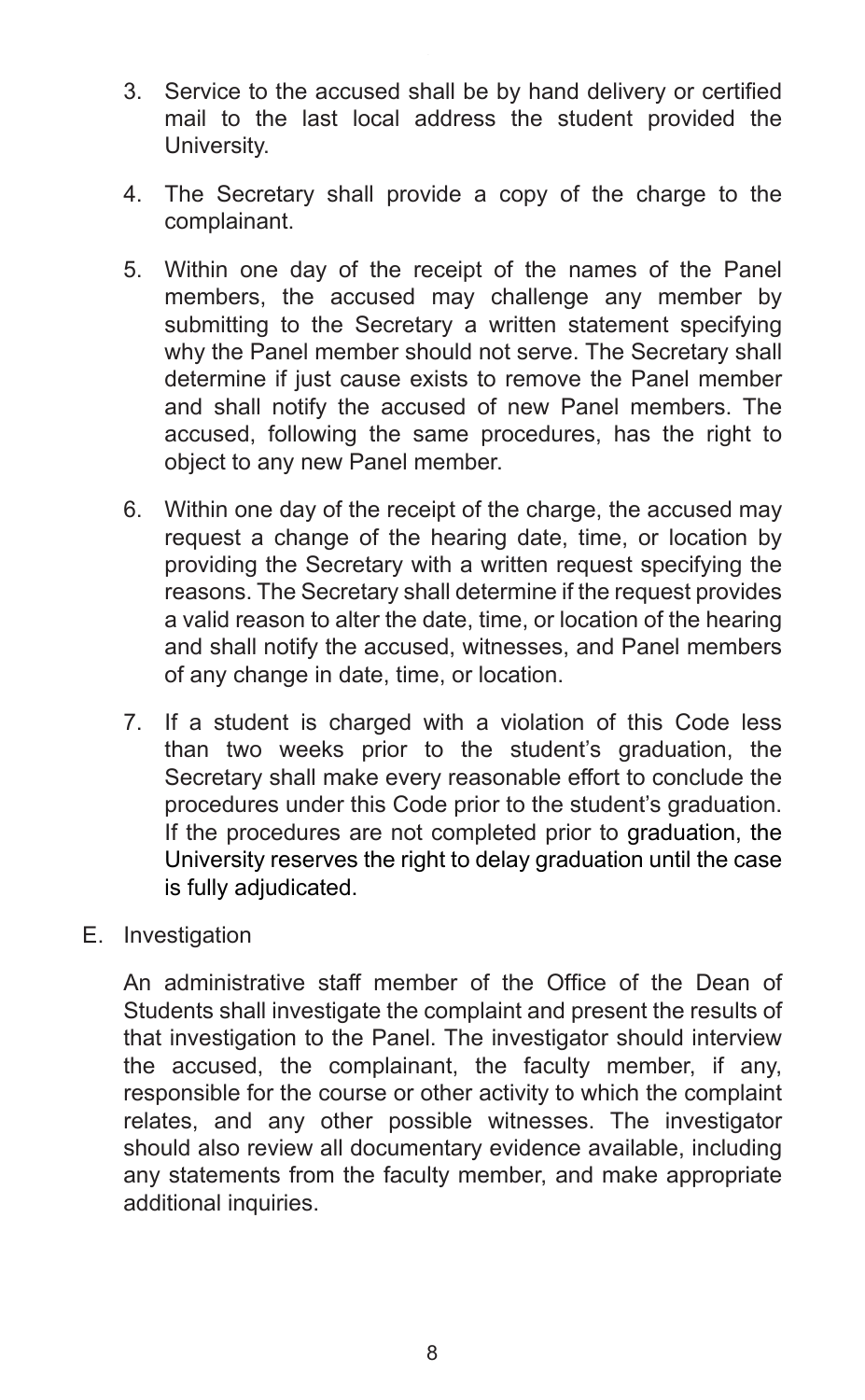- F. Hearings
	- 1. The hearing shall be held in private and the proceedings shall be confidential.
	- 2. The accused, the Secretary, the complainant, and all witnesses must attend the hearing. The accused may choose a University of Miami student, faculty, or staff to attend and assist him/her. This advisor may not speak on behalf of the accused during the proceeding.
	- 3. It is not the function of the Panel to act as prosecutor of the case against the accused, but to examine all evidence in order to ascertain the truth of the matter.
	- 4. If a question of policy or procedure not covered by this Code arises during the course of a hearing, the Panel shall resolve the matter by majority vote of the members present.
	- 5. The Chair of the Panel shall commence the hearing by reading the charge and any statements received from the complainant.
	- 6. The investigator shall give a report of his/her findings. The Panel and the accused may then question the investigator. The investigator shall remain at the hearing as a resource for the Panel but shall not participate in deliberations or vote with the Panel.
	- 7. At any time, the Panel may modify a charge to reflect the evidence; however, the student charged must be given an opportunity to respond. If a modification occurs following a hearing during Panel deliberations, the hearing shall be reopened to allow a response by the student charged.
- G. Plea
	- 1. Upon receipt of the charge and at any time before the hearing, the accused may admit or deny the charge, in whole or in part.
	- 2. If the accused enters a plea of responsible when charged by the Secretary, the Panel may elect not to hear witnesses or the complainant. After admitting the charge, the accused shall have the opportunity to present evidence of mitigating circumstances before the Panel retires to deliberate on a sanction.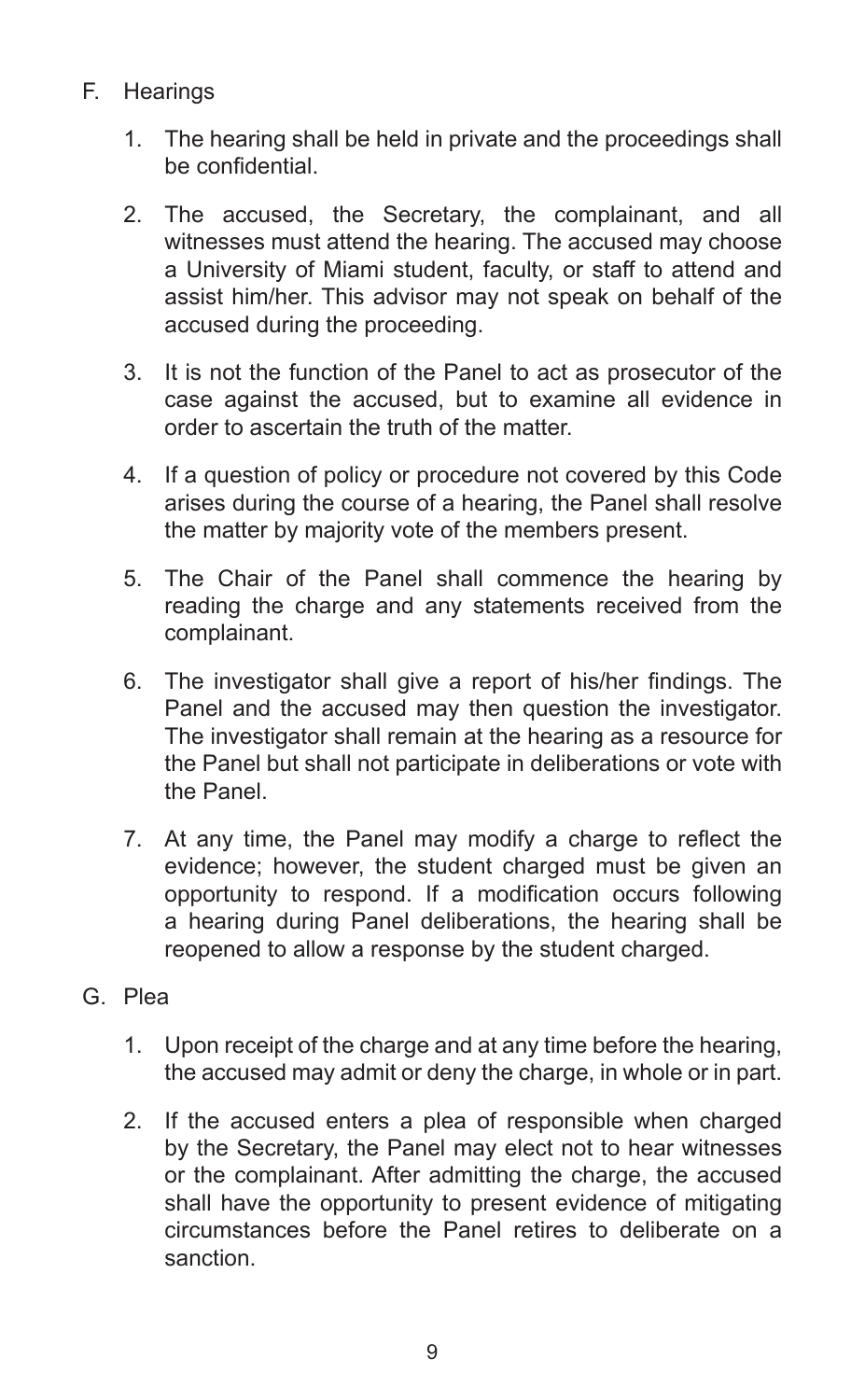- 3. The accused student shall have the opportunity to question the complainant and witnesses and submit statements or evidence to prove innocence.
- 4. If the accused fails to appear at the hearing, or refuses to enter a plea or speak on his/her own behalf, the Panel shall enter a plea of not responsible for the accused and proceed with the hearing. If the accused remains silent, no inference may be drawn from this silence.
- H. Witnesses
	- 1. The Panel shall hear from any witnesses involved in the case. The accused will have the opportunity to question any witness. Witnesses may refuse to answer a question if they believe the answer might incriminate them as it relates to the Code or to possible criminal proceedings. A student witness called by the Panel may be sanctioned by the Panel for refusing to appear without good cause. The Panel shall determine if the witness's reasons constitute good cause.
	- 2. The Panel may consider an affidavit or written statement against the accused only if the person giving the affidavit or statement has good cause to justify the inability to appear in person to testify before the Panel. The Panel may not consider any such document unless they have advised the accused of its content and the name of the person making the affidavit or statement three working days before the hearing. They must also give the accused an opportunity to rebut any fact contained therein or inference that might be drawn therefrom.
	- 3. All evidence that is pertinent to the matter under consideration may be heard, whether or not it would be admissible in a court of law.
	- 4. Irrelevant evidence shall be excluded, whether or not it would be admissible in a court of law.
- I. Deliberation
	- 1. When the Panel is satisfied that it has heard all available evidence in a case, the accused and complainant will be allowed to make closing statements before the Panel retires to deliberate. The Panel shall find the accused responsible only if it finds clear and convincing evidence of responsibility. A majority vote is required to find the accused responsible and to assess a penalty.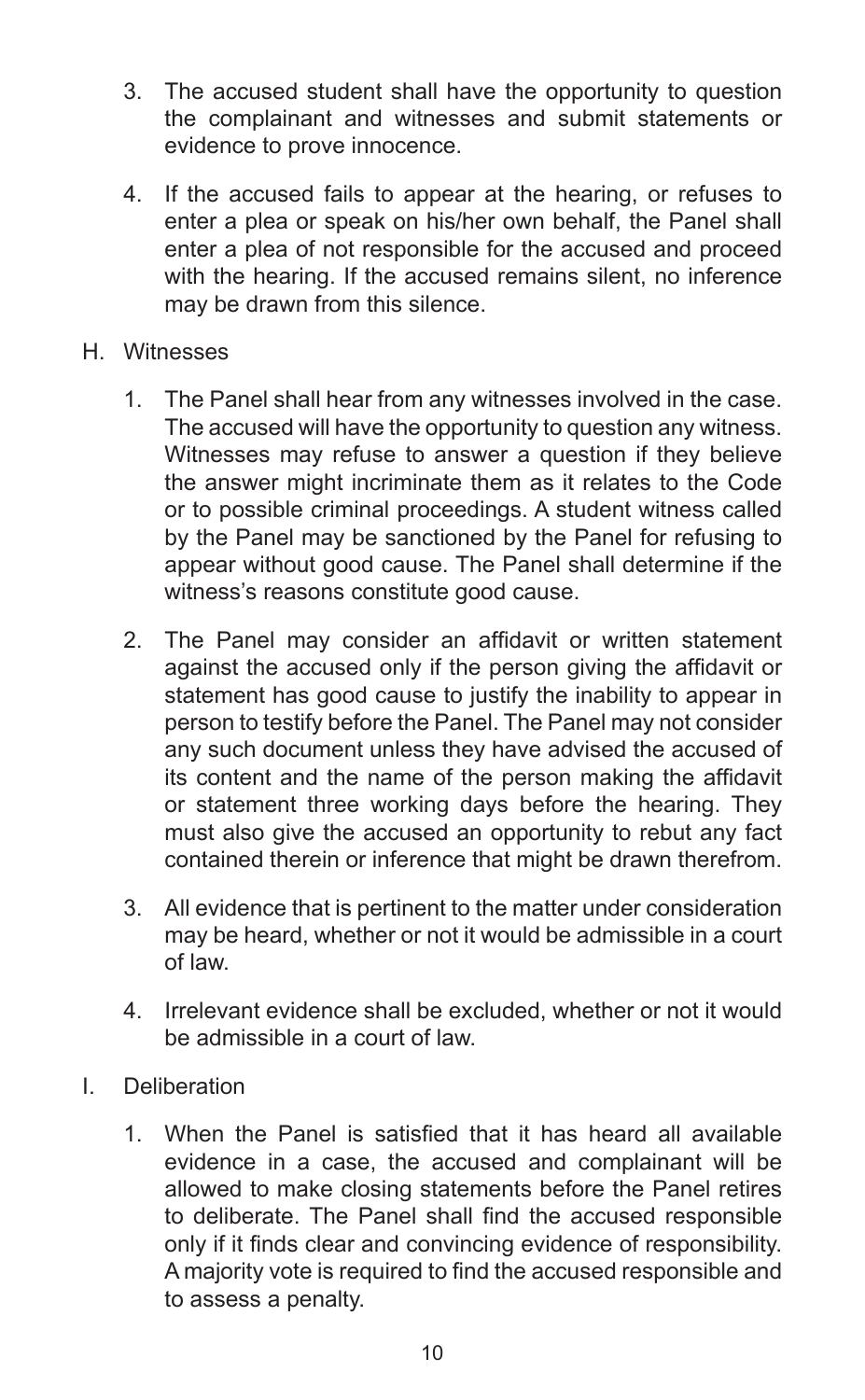- 2. The burden of proof in a hearing shall be on the Dean of Students Office. In reaching its decision on responsible or not responsible, the Panel shall consider only the evidence or information presented at the time of the hearing.
- J. Finding of Responsible Mitigation Hearing

An individual who enters a plea of responsible or whom the Panel has found responsible shall be given an opportunity to present evidence relevant to the determination of the penalty.

- K. Dismissal and Finding of Not Responsible
	- 1. The Panel shall dismiss the complaint before hearing evidence if it determines, by majority vote of those present, that the passage of substantial time between the alleged violation and the filing of the complaint has materially prejudiced its ability to reach a fair decision in the case.
	- 2. If the Panel dismisses the complaint or finds the student not responsible, no record of any complaint shall appear in the student's file or other official University record.
	- 3. If the student is found not responsible and a failing grade or an incomplete has been given as a result of the charge, the Panel may suggest that the faculty member review the grade.
- L. Rights of the Accused
	- 1. The accused has the right to question any complainant and the witnesses.
	- 2. The accused has the right to call witnesses and to present evidence. An accused may make a written request that the Panel call specific witnesses if those witnesses have refused to appear. If the Panel believes the witnesses requested are material in the defense of the accused this request will be honored. The Panel shall determine a witness's materiality based on the statement the accused presents.
	- 3. If the accused remains silent, no inference may be drawn from this silence.
	- 4. The accused, if found responsible, has the right to review the written summary of the evidence upon which the finding of responsible and penalty are based. The Chair of the Panel shall prepare the summary.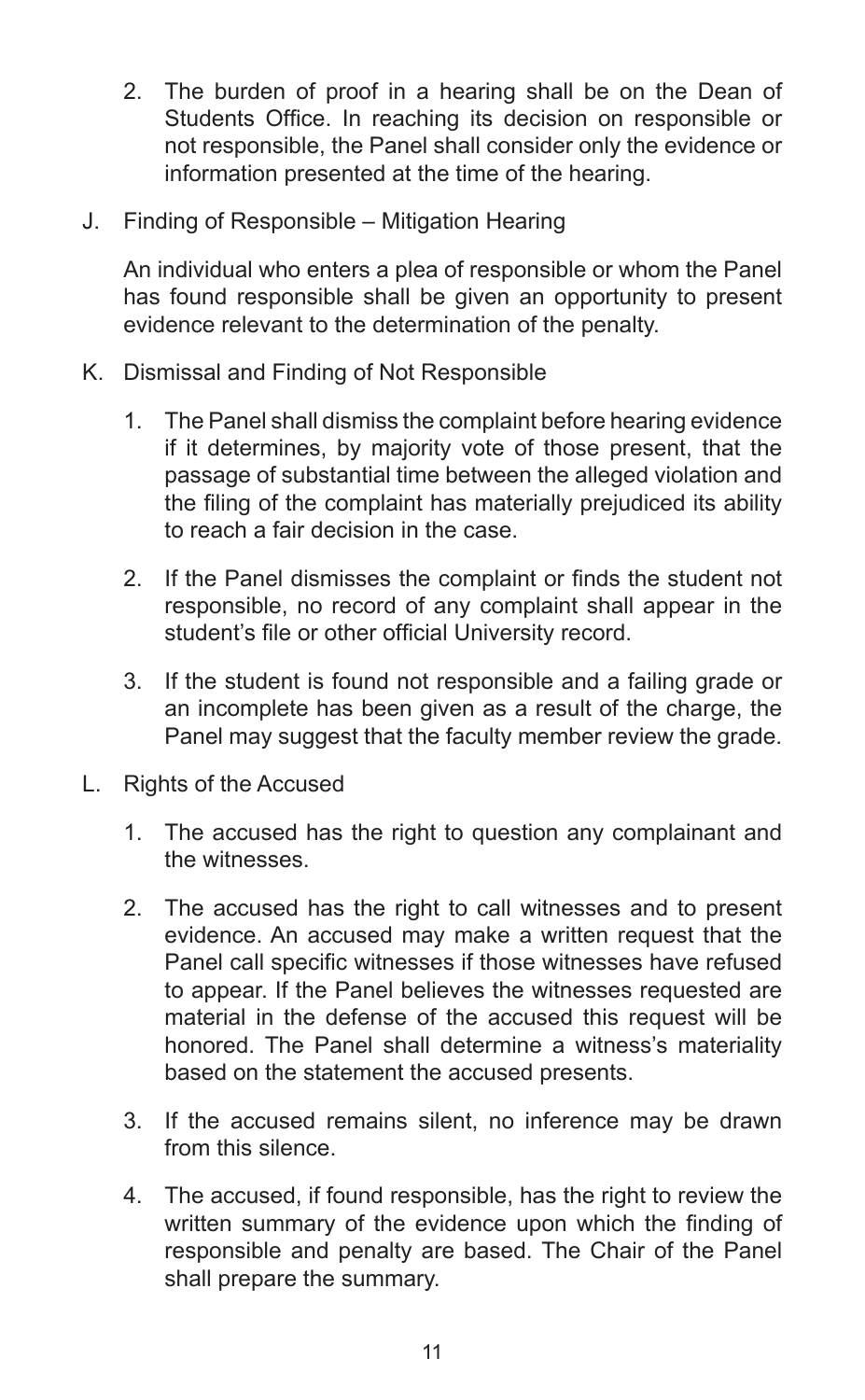#### M. Penalties

Penalties for a Code violation shall be based on the severity of the violation and may consist of one or more of the following:

- 1. Expulsion from the University: Permanent dismissal from the University without a right to future readmission under any circumstances. A student who has been expelled is also barred from campus visiting privileges.
- 2. Suspension from the University: Mandatory separation from the University for a period of time specified in an order of suspension. An application for readmission will not be entertained until the period of separation indicated in the suspension order has elapsed. Readmission is subject to the approval of the University. During the period of suspension, the student is barred from campus visiting privileges unless the Dean of Students or the Dean of the Graduate School grants specific permission.
- 3. Disciplinary Probation: A disciplinary sanction serving notice to a student that his/her behavior is in serious violation of University standards. For the time period indicated in the sanction any further violation of University policies and regulations may result in Suspension or Expulsion from the University even if the second violation, standing alone, might result in a lesser penalty.
- 4. Disciplinary Warning: A disciplinary sanction serving notice to a student that his/her behavior has not met University standards. This sanction remains in effect until the conclusion of a designated number of semesters of attendance after which it is removed from the student's file.
- 5. Fines: Penalty fees payable to the University as directed by the adjudicating body for violation of certain regulations. Such fines are additional to any administrative charges imposed by the University.
- 6. Restitution: Payment made for damages or losses to the University, as directed by the adjudicating body.
- 7. Restriction or Revocation of Privileges: Temporary or permanent loss of privileges including, but not limited to, the use of a particular University facility or campus, visitation privileges, and parking privileges. All recommendations of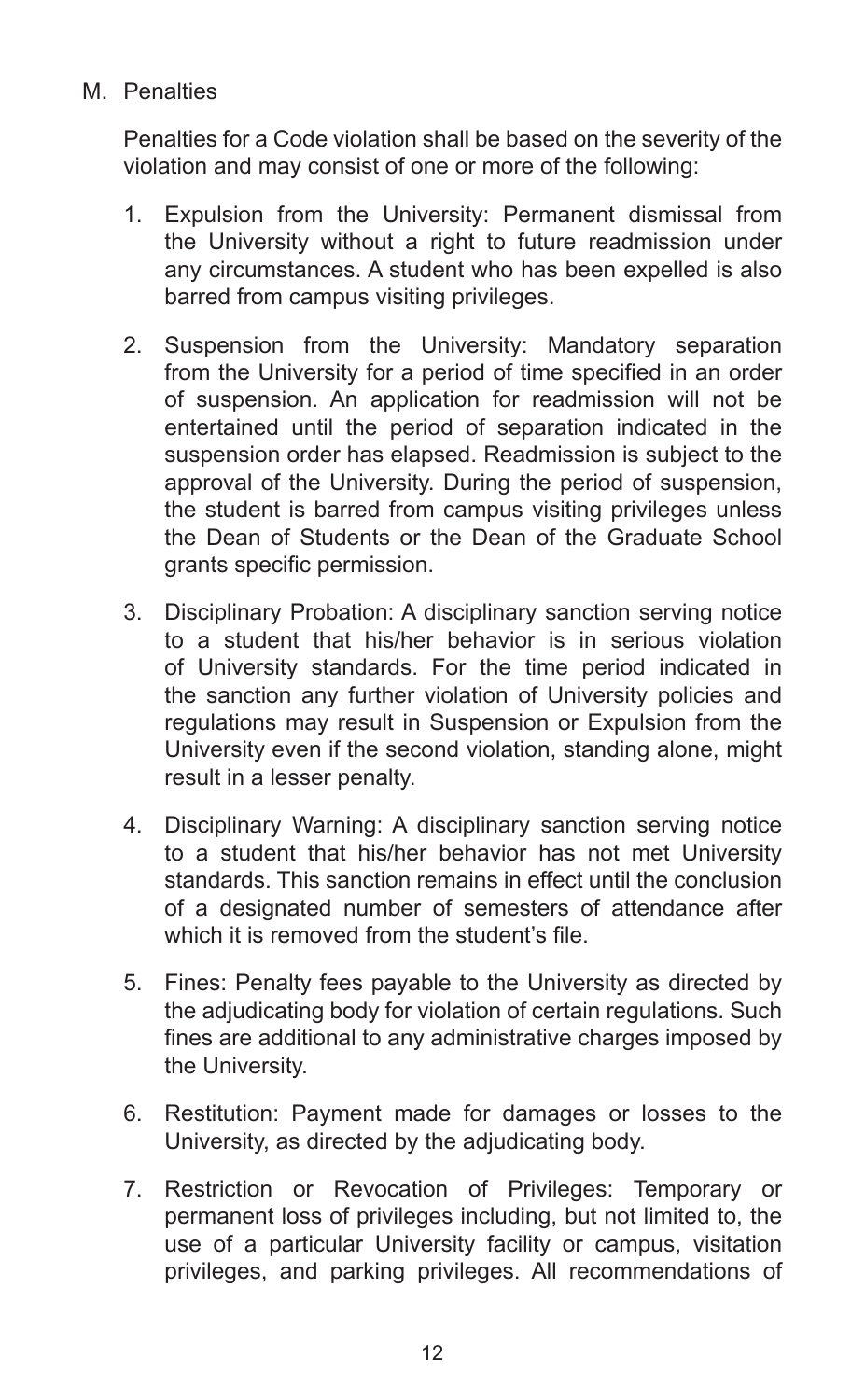restriction or revocation of privileges must be approved by the Dean of Students.

- 8. Revocation of a degree: Where good cause such as fraud, deceit, or error is shown and the student is afforded a hearing under this Code, a student's degree may be withdrawn.
- 9. Counseling Intervention: When a student's behavior indicates that counseling may be beneficial, the student may be referred to the Counseling Center. The University reserves the right to withdraw a student whose continuation in school, in the University's judgment, is detrimental to the health or safety of the student or others.
- 10. University Service.
- 11. Other Action: Disciplinary action not specifically defined in this section but approved by the Dean of Students. Students placed on Disciplinary Probation, or Disciplinary Warning may be required as a condition of probation to attend follow up counseling sessions or present educational workshops. Examples include loss of the privilege of representing the University or of participating in extra-curricular activities.
- N. Maintenance and Retention of Disciplinary Records
	- 1. The Office of the Dean of Students shall maintain records of disciplinary action as follows:
		- a) Disciplinary Warning maintained for specified number of academic semesters in which the student is in attendance.
		- b) Disciplinary Probation maintained for two years after student graduates or withdraws from the University.
		- c) Suspension and Expulsion maintained indefinitely.
		- d) After the time periods specified above, the Office of the Dean of Students will remove the record of disciplinary action from its files. However, other offices within the institution may have knowledge or records that indicate that a student has been subject to disciplinary action.
	- 2. Failure to comply with any of the conditions of a penalty may result in additional charges.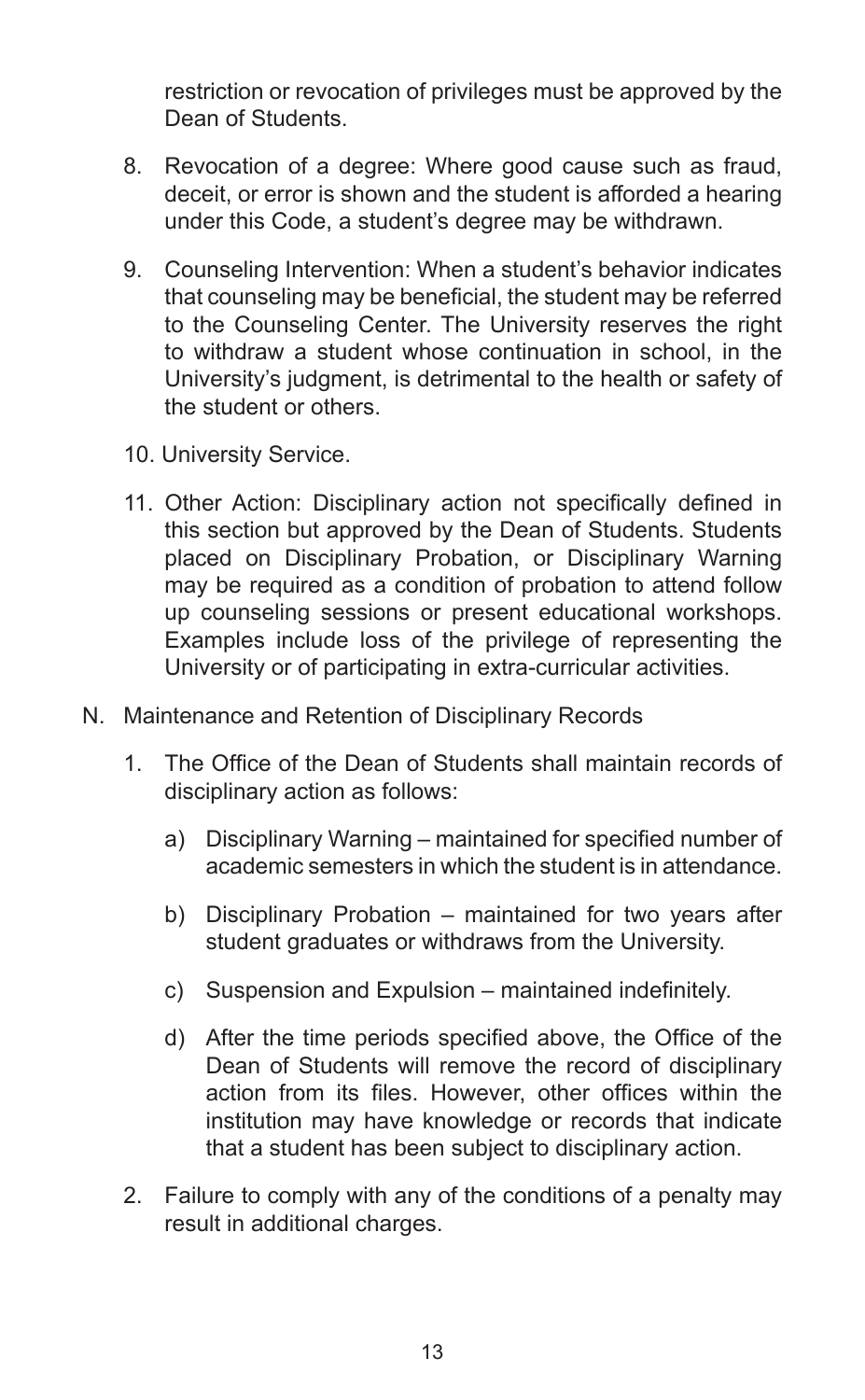3. In assessing penalties, the Panel may consider prior findings of responsibility under this Code or any similar Code or University policy.

University of Miami

- O. Panel's Decision
	- 1. The Panel's decision shall be made within seven working days after the hearing. However, when considering complaints involving more than one accused, the Panel may postpone judgment until the completion of the hearings for all students under the given complaint.
	- 2. The Secretary will notify the accused and the complainant in writing of the Panel's decision and will include a written summary of the evidence.

#### **TITLE VI. ADMINISTRATIVE HEARING**

A student alleged to have committed an offense may opt for an administrative disposition of his/her case without a panel. The student must select this option in writing within three (3) days after being provided with the charge document. The Dean of the Graduate School and Secretary shall then meet with the student and reach a decision based upon the available information presented by the investigator and by the Secretary of the Council. If the Dean makes a finding that the student is responsible of the offense and that a sanction should be imposed, the student shall be afforded a mitigation hearing with the Dean before a final determination is made. The student shall be informed in writing of the Dean's decision. Students may appeal the decision of the Dean of the Graduate School pursuant to the appeal procedures; however, students who appeal an administrative decision are not afforded the right to a hearing before the Council. If the Dean of the Graduate School administratively hears a case, the appellate body will consist of the Associate or Vice Dean of the School in which the student is enrolled, a student appointed by the GSA, and the Vice President for Student Affairs.

### **TITLE VII. APPEALS**

A. Selection and Appeals Committee

The Selection and Appeals Committee consists of the Vice President for Student Affairs, the Dean of the Graduate School, and a graduate student representative appointed by the President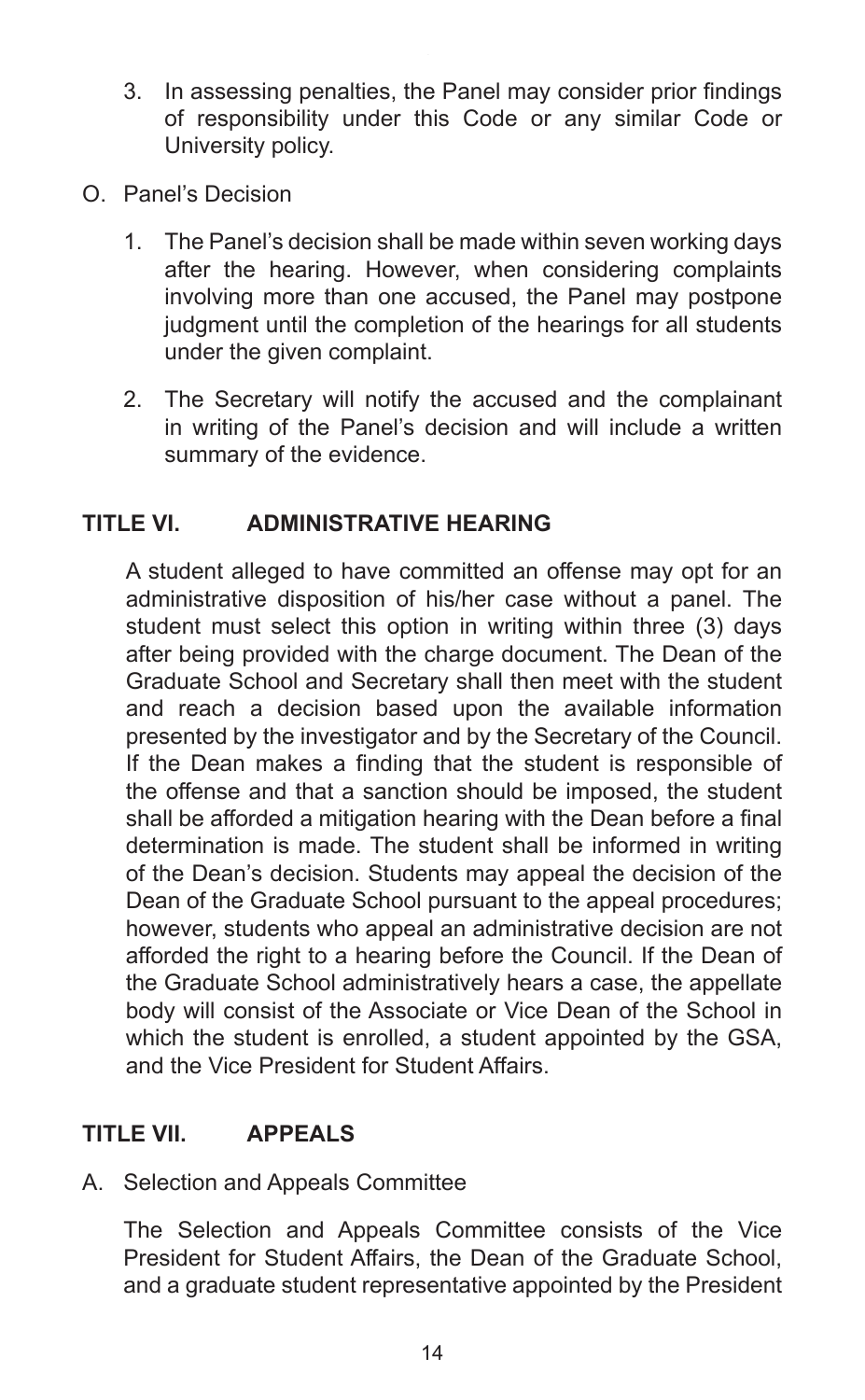of the GSA. The student representative may not be a member of the Council.

- B. Procedures
	- 1. Appeals may only be taken from a Panel's decision finding responsibility or from penalties arising from the violation. Only the accused may appeal.
	- 2. Appeals shall be in writing and addressed to the Selection and Appeals Committee and must list specific grounds for the appeal.
	- 3. The only grounds for appeal shall be:
		- a) Failure to follow the procedures of this Code,
		- b) newly discovered evidence, and
		- c) excessive penalty for the offense.
	- 4. The appeal must be submitted within three (3) days of receipt of the hearing summary to the Graduate Student Honor Code Selection and Appeals Committee, 244 Ashe Building.
- C. Appellate Hearings
	- 1. The Selection and Appeals Committee shall have three days from the receipt of an appeal to decide whether it is timely and based upon proper grounds. If these criteria are met, the Selection and Appeals Committee or their appointees shall reconvene.
	- 2. The Selection and Appeals Committee may extend the time for filing if the student submits a written request specifying the reasons for the extension.
	- 3. The Secretary provides the hearing summary to the Selection and Appeals Committee.
	- 4. The Selection and Appeals Committee shall question and hear from the accused and the Chair of the Panel.
	- 5. The Selection and Appeals Committee may:
		- a) Affirm the Panel's decision;
		- b) Reduce the penalty;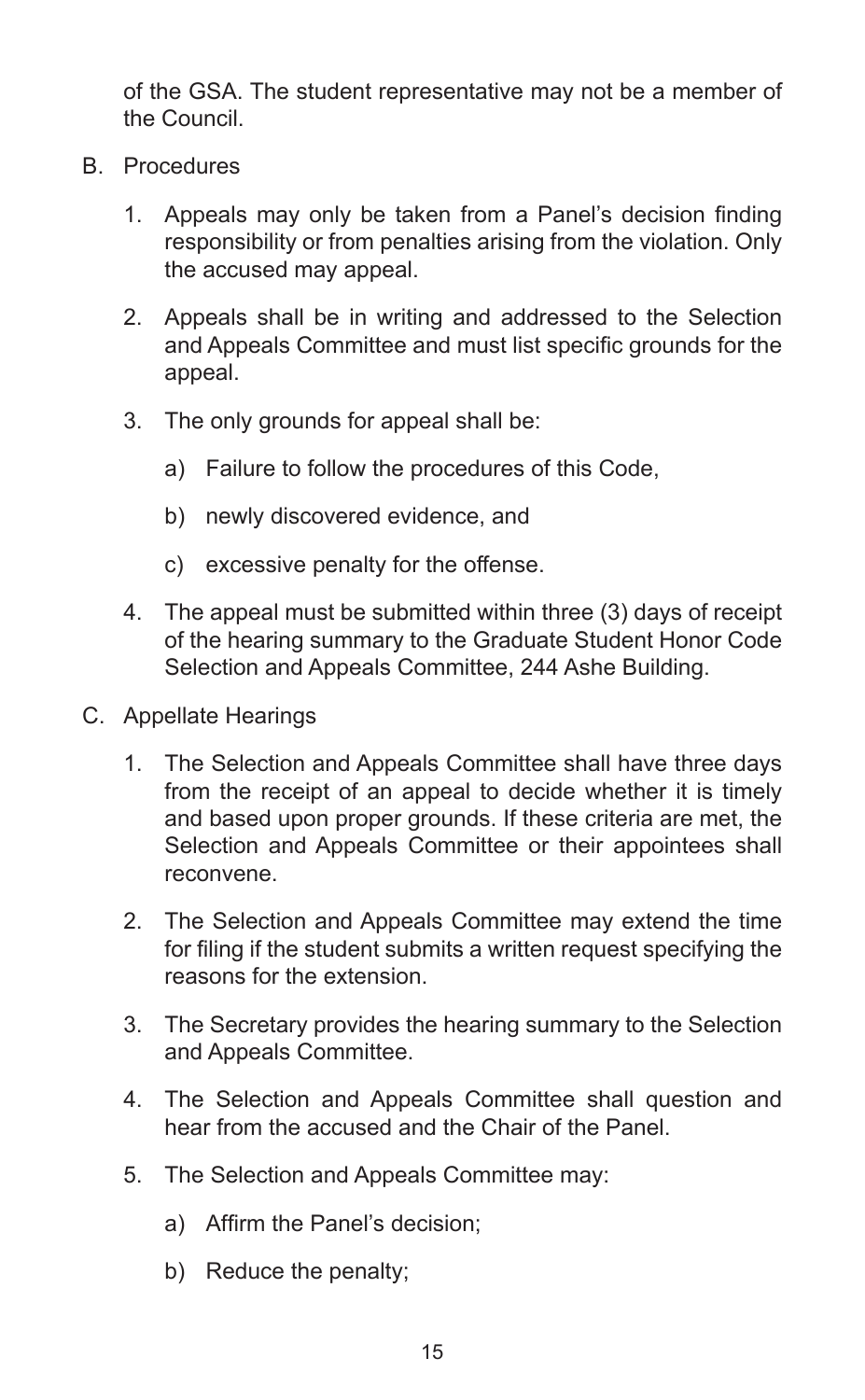c) Refer the case back to the Panel for appropriate action; or

University of Miami

- d) Dismiss the matter (which shall result in removal of charges from all University records).
- 6. The decision of the Selection and Appeals Committee shall be final.

#### **TITLE VIII. PUBLICATION OF CONVICTION AND PENALTIES AND AMENDMENT PROCEDURES**

- A. Publication
	- 1. A report of each hearing shall be published in the appropriate newspaper and announced at the next Graduate Council meeting without revealing personally identifiable information concerning the student(s) or faculty members(s) involved.
	- 2. The Secretary of the Council shall be responsible for preparing and releasing such reports.
- B. Amendment of this Code
	- 1. The Code may be amended solely by formal action of the President of the University following approval of the Faculty Senate, the Graduate Council, the Executive Council of the GSA, and the Graduate Student Association.
- C. Effective Date

This version of the University of Miami Graduate Student Honor Code is effective as of Fall 2016 semester.